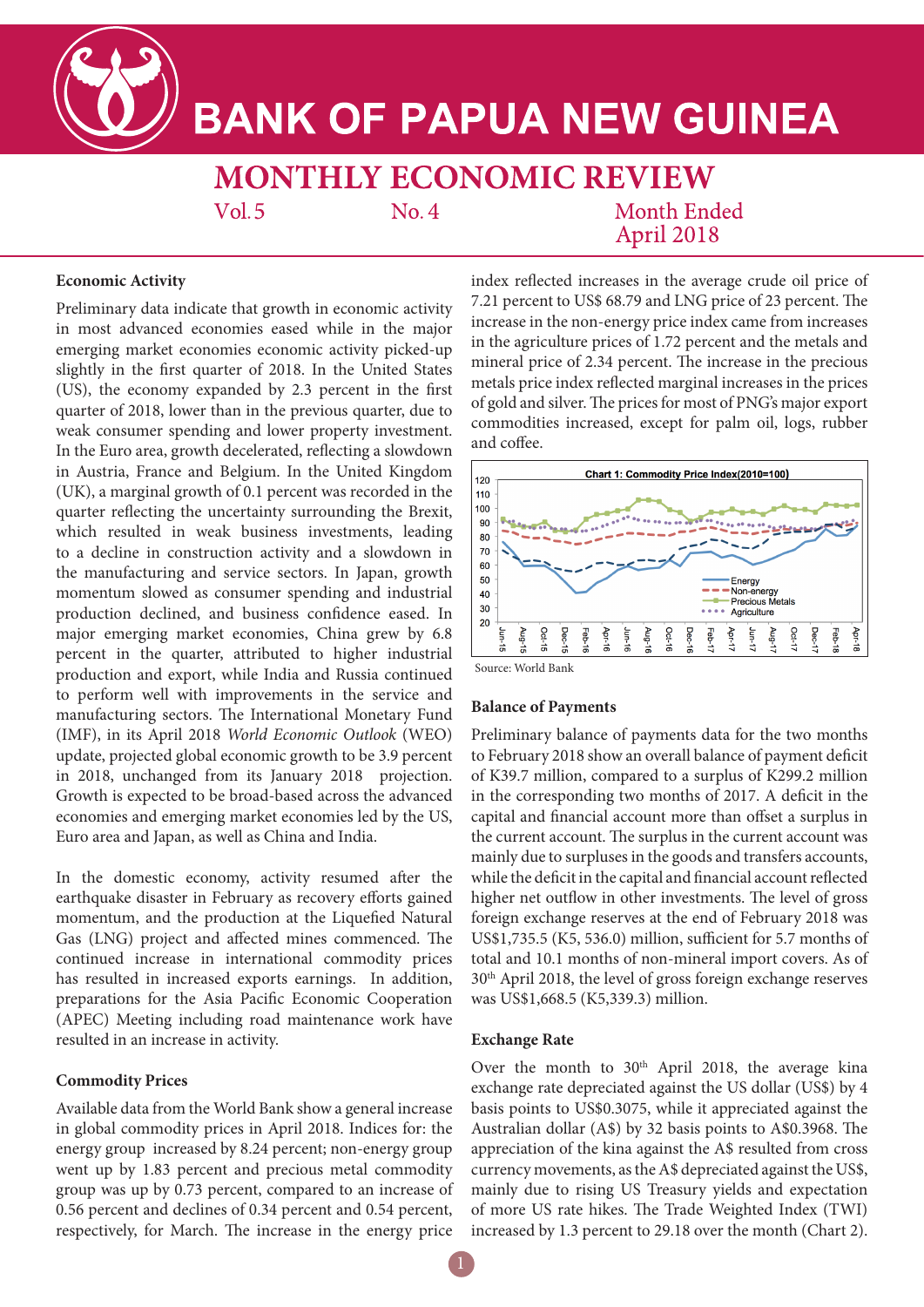

#### **Inflation**

Annual headline Retail Price Index (RPI) increased by 3.1 percent over the twelve months to March 2018, compared to an increase of 7.6 percent to February 2018 (Chart 3). The lower increase in the annual RPI was mainly attributed to lower prices of betel-nut, soft drinks, cigarettes and tobacco, and of fruit and vegetables. The increase was due to price increases of 7.0 percent in the 'Motor vehicle (petrol only)' subgroup group, 5.6 percent in the 'Drinks, tobacco, and betelnut' expenditure group and 2.3 percent each in the 'Food' and 'Rents and council charges, and fuel/power' expenditure groups. The annual RPI ex-seasonal increased by 4.2 percent, while the annual RPI ex-seasonal and fuel increased by 4.0 percent in March 2018. Quarterly headline RPI increased by 3.9 percent, while monthly headline RPI increased by 2.0 percent in March 2018.



#### **Fiscal Operations**

Preliminary outcome for the fiscal operations of the National Government over the two months to February 2018 show a surplus of K72.5 million, and represents 0.1 percent of nominal Gross Domestic Product (GDP). Total revenue, including foreign grants was K1,323.6 million, which represents 10.4 percent of the total budgeted revenue for 2018. Total expenditure was K1,251.1 million, which represents 8.5 percent of the total budgeted appropriation for 2018.

# **Domestic Interest Rates & Monetary Aggregates**

Over the month to 27<sup>th</sup> April 2018, the Central Bank Bill (CBB) rate for the 28-day term remained at 1.40 percent, while the rate for the 63-day term declined to 2.34 percent. There was no allocation for the other terms at the auction. For Treasury bills, the 91-day rate decreased to 2.40 percent from 2.42 percent, while the 182-day, 273-day

and 364-day rates remained at 4.72 percent, 6.76 percent and 8.04 percent, respectively. During the same period, all the weighted average interest rates on wholesale deposits above K500,000 increased, except for the 180-day term. The weighted average rates for the: 30-day term increased to 0.32 percent from 0.20 percent; 60-day term increased to 0.18 percent from 0.04 percent; and the 90-day term increased to 0.65 percent from 0.34 percent. The 180-day term decreased to 0.68 percent from 0.70 percent (Chart 4).



Broad money supply declined by 2.3 percent over the year to March 2018, compared to an increase of 13.2 percent in the corresponding period of 2017. This was mainly due to a decrease in net claims on the Government. Monetary base decreased by 9.8 percent over the year to March 2018, compared to an increase of 19.6 percent in the corresponding period of 2017. This was mainly due to a fall in commercial bank deposits at the Central Bank.

Commercial bank lending to the public non-financial corporations, other financial corporations and other resident sectors increased by K213.0 million to K12,827.6 million between December 2017 and 27th April 2018. This is mainly attributed to advances to the retail, agriculture, transportation and service sectors. During the same period, the weekly average lending by banks increased by 1.3 percent to K12,718.3 million. Deposits at the commercial bank decreased by K467.8 million to K20,642.3 million between December 2017 and 27th April 2018, reflecting withdrawals mainly by the petroleum, manufacturing, mining, agriculture and finance sectors. Over the year to 27<sup>th</sup> April 2018, the weekly average deposits decreased by 2.4 percent to K20,963.3 million.

#### **Monetary Policy**

The Bank maintained its policy signalling rate, the Kina Facility Rate (KFR), at 6.25 percent for the month of April 2018.